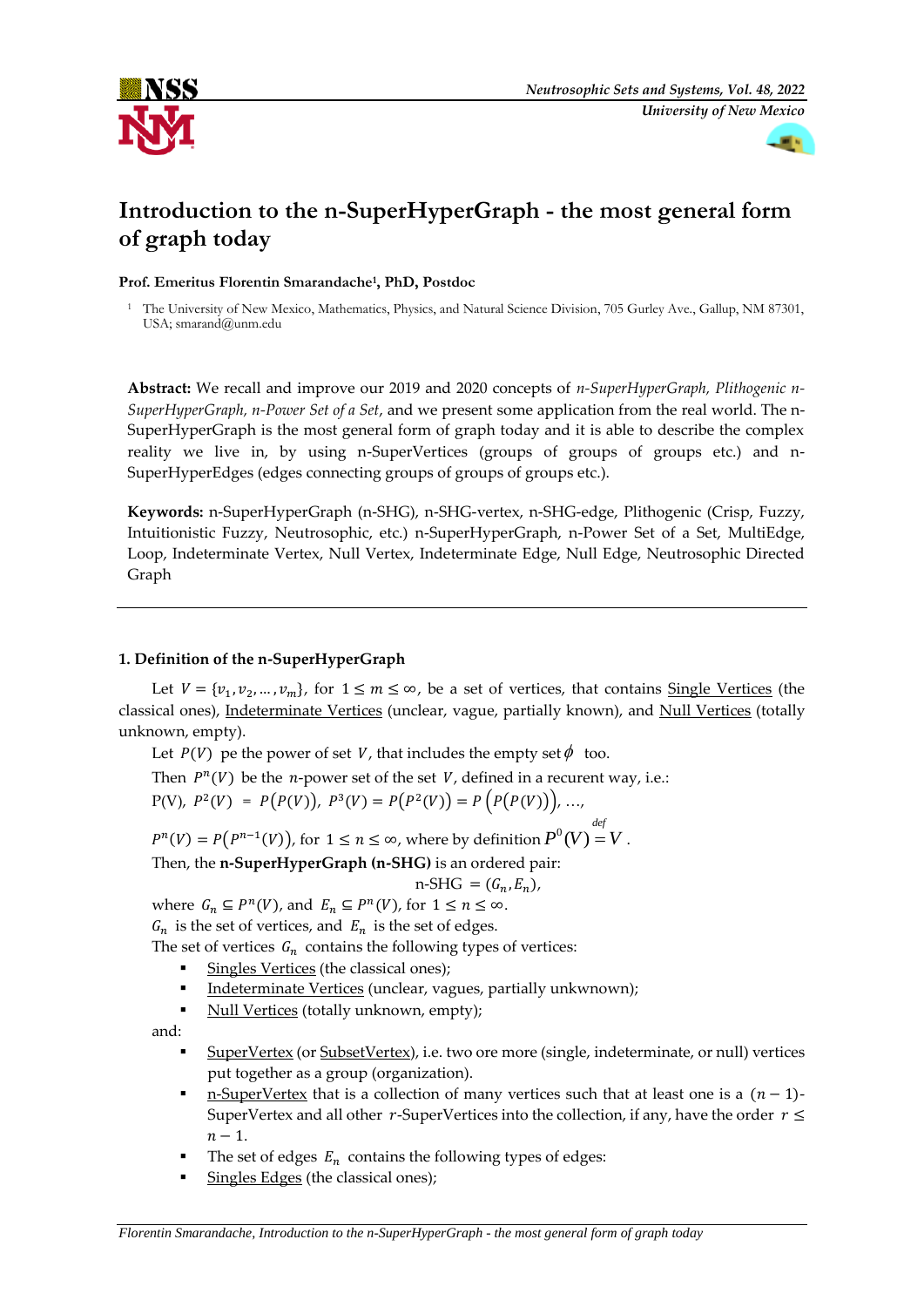- Indeterminate Edges (unclear, vagues, partially unkwnown);
- Null Edges (totally unknown, empty);

### and:

- HyperEdge (connecting three or more single vertices);
- SuperEdge (connecting two vertices, at least one of them being a SuperVertex);
- $n$ -SuperEdge (connecting two vertices, at least one being a  $n$ -SuperVertex, and the other of order  $r$ -SuperVertex, with  $r \leq n$ ;
- SuperHyperEdge (connecting three or more vertices, at least one being a SuperVertex);
- $n$ -SuperHyperEdge (connecting three or more vertices, at least one being a  $n$ -SuperVertex, and the other  $r$ -SuperVertices with  $r \leq n$ ;
- MultiEdges (two or more edges connecting the same two vertices);
- Loop (and edge that connects an element with itself).

and:

- Directed Graph (classical one);
- Undirected Grpah (classical one);
- Neutrosophic Directed Graph (partially directed, partially undirected, partially indeterminate direction).

## **2. SuperHyperGraph**

When  $n = 1$  we call the 1-SuperHyperGraph simply **SuperHyperGraph**, because only the first power set of V is used, P(V).

# **3. Examples of 2-SuperHyperGraph, SuperVertex, IndeterminateVertex, SingleEdge, Indeterminate Edge, HyperEdge, SuperEdge, MultiEdge, 2-SuperHyperEdge [2]**



*IE*<sub>*7, 8*</sub> is an Indeterminate Edge between single vertices V<sub>7</sub> and V<sub>8</sub>, since the connecting curve is dotted; IV<sup>9</sup> is an Indeterminate Vertex (since the dot is not filled in); while ME $_{5,6}$  is a MultiEdge (double edge in this case) between single vertices V<sub>5</sub> and V<sub>6</sub>.